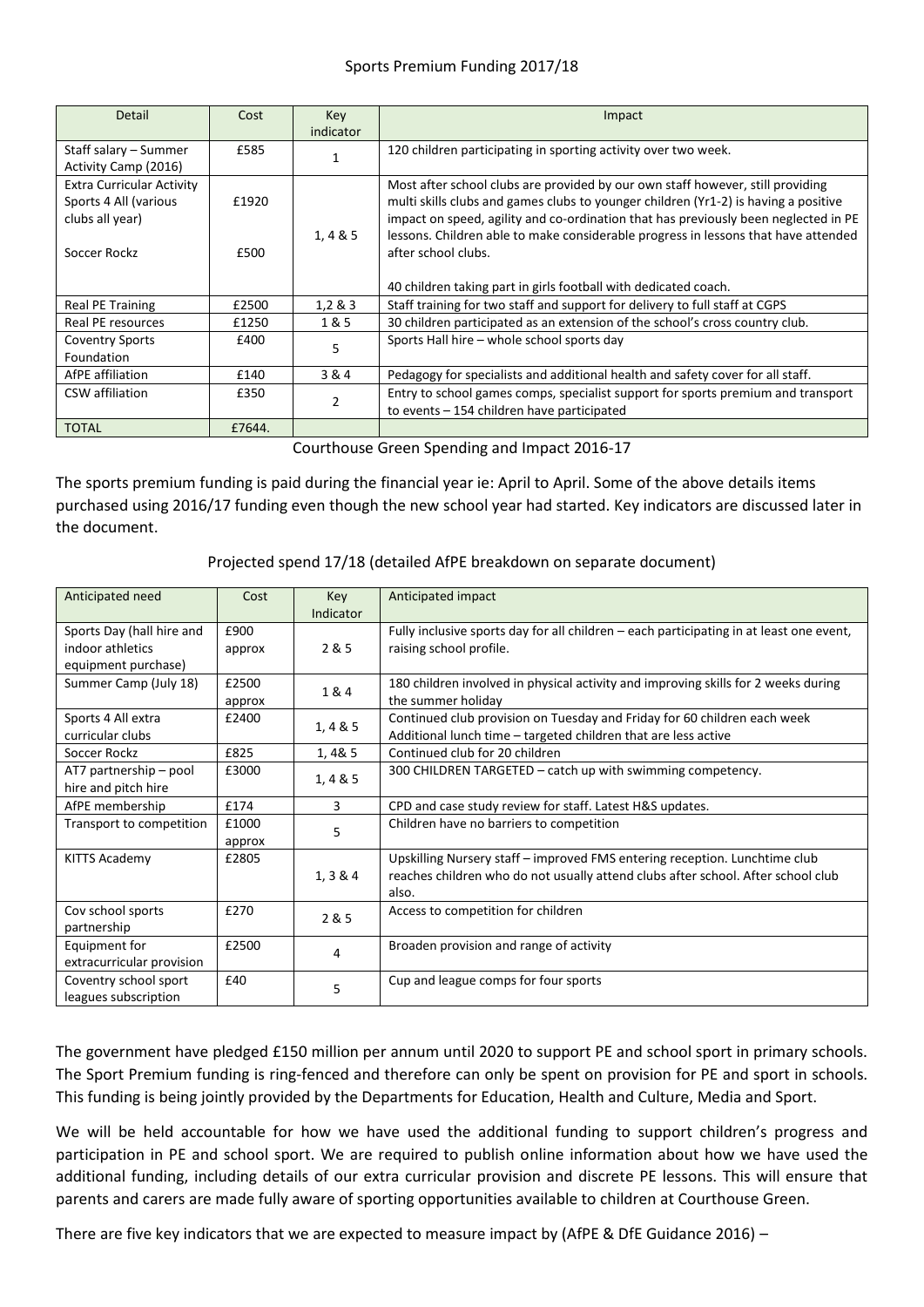- 1. The engagement of all pupils in regular physical activity kick starting healthy active lifestyles
- 2. The profile of PE and Sport being raised across the school as a tool for whole school improvement
- 3. Increased confidence, knowledge and skills of all staff in teaching PE and sport
- 4. Broader experience of a range of sports and activities offered to all pupils
- 5. Increased participation in competitive sport

These are referred to in the spending breakdown later in the report.

### **How is the Sport Premium Funding allocated?**

Each school with over 17 pupils is allocated a lump sum of £16000 and then an extra £10 per child in years 1-6. The money is distributed to schools in two payments in October and April of each year.

In the year 2015-16 Courthouse Green received £10 365 (£8000 lump sum and £5 per child)

In the year 2016/17 we received £10 700 (£8000 lump sum and £5 per child)

This year we will receive £21 400

### **How should the Sport Premium Funding be spent?**

The government has recommended:

"Schools can choose how they spend the funding, for example to  $-$ 

- Hire specialist PE teachers or qualified sports coaches to work with primary teachers during lessons
- Support and involve the least active children by running after school clubs and holiday clubs, eg: Change4Life clubs
- Provide resources and training courses in PE and sport for teachers
- Run additional swimming lessons to top up curriculum provision (help non swimmers reach proficiency)
- Run sport competitions or increase pupils' participation in the Sainsbury's School Games
- Run sports activities with other schools
- Transport to events
- Equipment" (DfE Website)

### **How will Courthouse Green spend the Sport Premium Funding?**

### Sustainability

At Courthouse Green we aim to use this money to create a sustainable curriculum for all children. In previous years, 2014/15/16, we spent money working on upskilling teachers in their delivery of PE lessons. Staff feedback was that it really helped to focus their teaching and was helpful for non specialists. We worked hard to ensure that our schemes of work progressed from one year in to the next and had relevant assessment grids that teachers could easily use following guidance from the PE lead in the school. However, we felt that our curriculum focused too heavily on sports and developing knowledge of games or techniques for each curriculum area and not enough on fundamental movement skills – the basic building blocks for successful physical performance. This was resulting in a 'gap' in terms of assessment outcomes that showed children who were naturally talented were excelling and those who struggled were making minimal progress. We considered whether we needed a new approach to our teaching and eventually decided to invest our time and monies in having 'Real PE' at Courthouse Green. Real PE is a curriculum designed by Create Development and focuses entirely on developing the FMS aspect alongside the more holistic aspects that PE and sport bring to children – being creative, developing resilience, sportsmanship, encouraging others and pride in individual progress. The idea being that through the dedicated warm up activity that is closely linked to skills sessions, the children will excel in the games activity attached to each unit of work. Children have made progress through the skills sessions and the 'COGS' work on personal development has been so successful that it has been used across school to measure achievement in our whole school rewards system. Luke Davies has also completed the Real Gym course so that we can once again add in gymnastics to our new curriculum in 17/18. The new curriculum has enabled Kate Halfpenny (PE Lead) and Luke Davies (Learning Mentor with responsibility for engaging children in physical activity),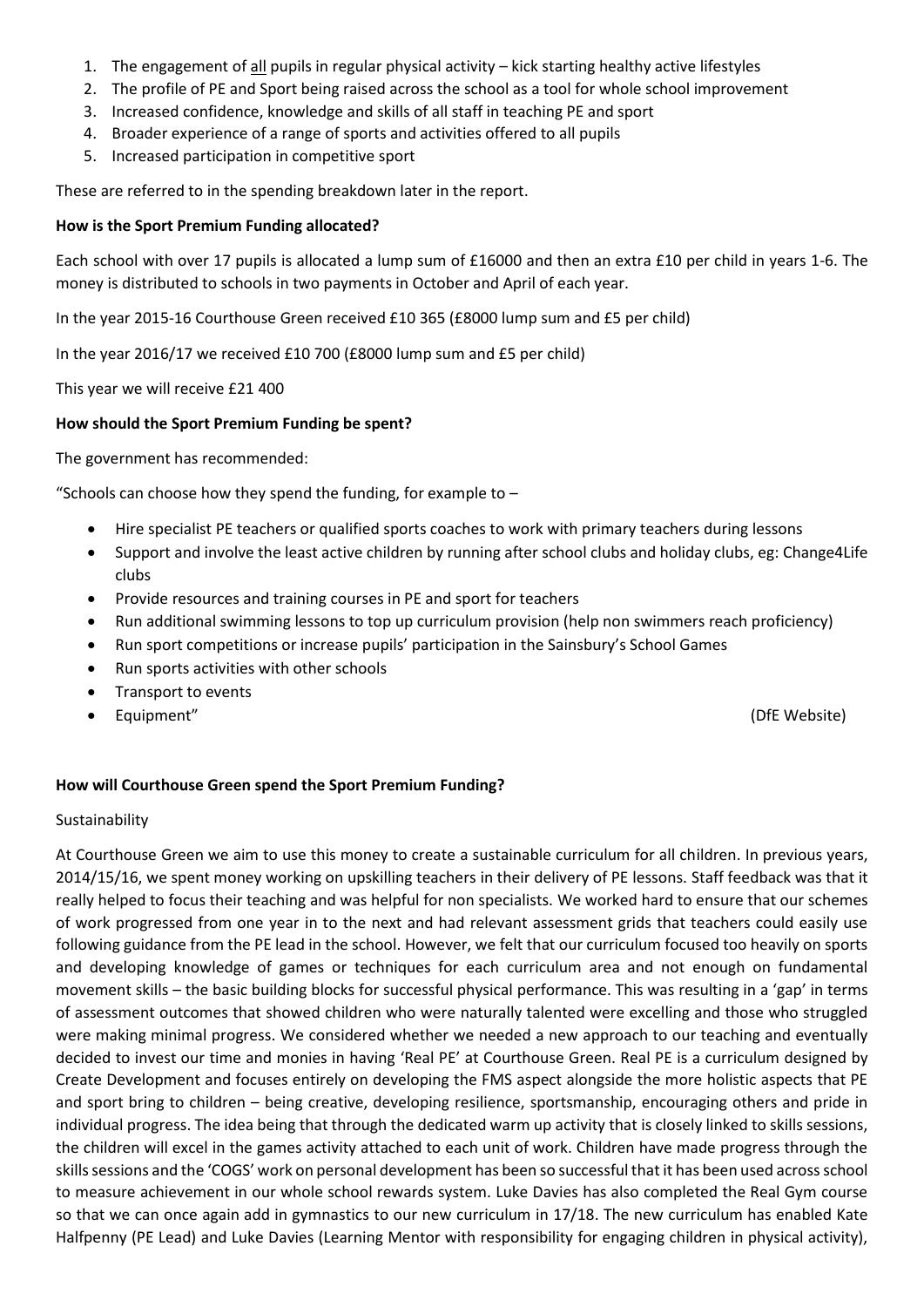to work closely with teachers and TA's alike in quality ensuring delivery across school. An individualised support package was put in place as a result of feedback given to Kate following CPD. Staff have been positive about support given. Further training has been given to staff new to the school in September 2017 and regular reviews of all staff support will continue into Spring and Summer terms of 2018.

This year we have also been able to assess consistently. This is as a result of the framework provided by Real PE that is easy to follow for non specialists. Staff have been able to make judgements on skill levels and progression quickly and with ease, they will also find it easier to set targets and report on PE at the end of the year.

We have appointed our second sports apprentice in Sept 16 (Ryan Morris) at level 3. He has covered PPA since then and delivered a breadth of extra curricular opportunities for our children. Ryan has also undertaken the Real PE training and has been a real asset in terms of support for teaching staff during their lessons. Ryan is due to finish his course in the Spring term of 17/18.

# **Participation**

Courthouse Green aspires to engage as many children as possible in extra curricular activities. Because of this, we carefully monitor how many children take part in clubs and represent their class and / or the school. Accordingly, we are able to target any children who have not participated in extra curricular activity or competitive activity for the spring and summer term. 2017/18 participation in after school clubs is currently at 33% - on track for 80% by July 2018.

We have used a significant amount of our funding last year to employ external coaches (Achieve Bootcamp, Soccer Rockz, Sports 4 All) to run lunchtime and after school activities, we have extended this provision further this year by working Coventry Sports Foundation to run after school clubs in swimming and football during the autumn term, and also using Sports for All and KITTS academy to target children at lunchtimes who would often prefer not to be active or cannot attend after school clubs. The children have been able to broaden their experiences by participating in these clubs and have become more enthusiastic about PE and sport. This year we have reviewed our rewards system at school and will have all children able to earn points for their class by participating in after school clubs and representing the school / their class in activities – these will then be combined with the attendance and punctuality points to stake a claim for the Challenge Cup each term. This has helped to dramatically increase the numbers of children taking part in activity. Staff and parents have also taken part in events as part of the challenge cup initiative; this helped to raise the profile of sport and competition in the school. We have also won the Ben Whelan Cup – Yr 6 boys football and came second in the north east city league. We have also developed links with Cook Well, Eat Well and One Body One Life to develop work on healthy lifestyles. All children in KS2 have completed work with these providers.

Last year we continued to run after school activities alongside external providers but took greater responsibility for delivering sports activity amongst our own staff as upskilling happened. Since funding has increased this year, we have been able to increase provision.

To increase competitive opportunities further, we have signed up to Sainsbury's School Games (and aim for achieving the Bronze Mark this school year) and the AT7/Alan Higgs competition evenings. This opportunity has meant that for the first time we have entered competitions across the key stages and in a variety of activities against other schools – Year 1 & 2 gymnastics competition; year 3 tag rugby; yr 5 indoor athletics; yr 3 & 4 football; yr 3& 4 endball; yr 5 girls football; yr 5 & 6 netball. In the summer term we have entered – Yr 3-6 tennis; Yr 5 & 6 rounders; Yr 4-6 golf and Yr 3 & 4 athletics. This is addition to our usual entries in to the Coventry School's League for boys and girls football and cross country as we have entered every year. Our commitment to increase opportunity for representing the school in sporting activity has meant that there have been 97 more children that will have achieved this in 2016/17 and we look to further increase this in 17/18. Our aim continues to be that every child will either attend an after school club, represent their class in challenge cup comps or the school in school games and league comps.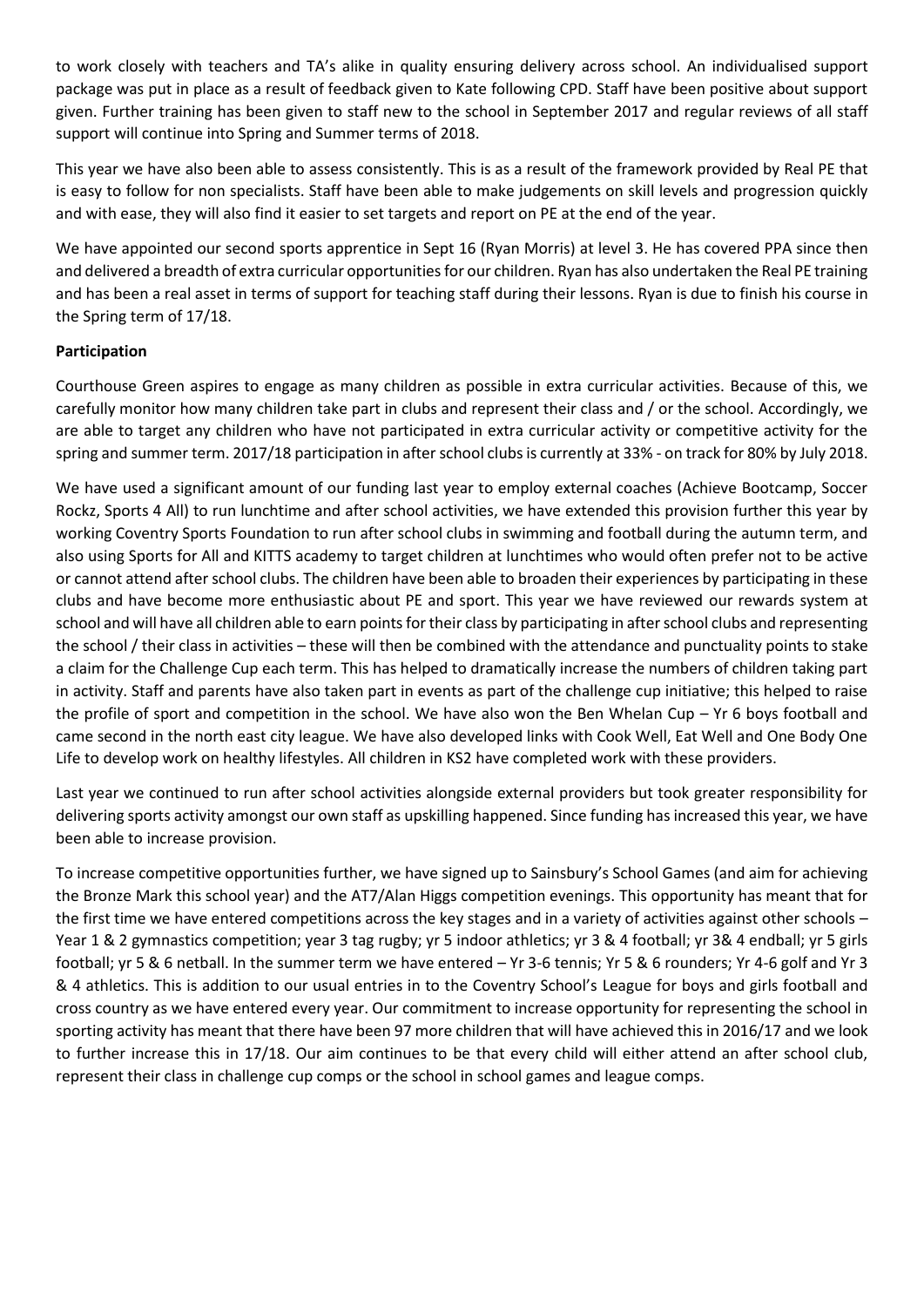## **Excellence**

Over the last two years we sought to improve the quality and quantity of our after school clubs, this year we have focused very much on improving the quality of our teaching amongst our own staff and the performance of our children.

| Year<br>Grp             | <b>Clubs (number of terms provided)</b> |                   |                  |                          |                  |                  |                  |            |                          | <b>Percentage of</b><br>children taking part |             |              |      |
|-------------------------|-----------------------------------------|-------------------|------------------|--------------------------|------------------|------------------|------------------|------------|--------------------------|----------------------------------------------|-------------|--------------|------|
|                         |                                         |                   |                  |                          |                  |                  |                  |            |                          |                                              | <b>Boys</b> | <b>Girls</b> | All  |
| $\mathbf{1}$            | Indoor<br>Games                         | Gymnastics<br>(2) | Athletics        | Multi<br>Sports (2)      | Football         | Boccia           |                  |            |                          |                                              | 55          | 64.4         | 59.3 |
| $\overline{2}$          | Indoor<br>Games                         | Gymnastics<br>(2) | <b>Athletics</b> | Multi<br>Sports (2)      | Football         | Boccia           |                  |            |                          |                                              | 43.2        | 59.1         | 51.1 |
| $\overline{\mathbf{3}}$ | Tag<br>Rugby<br>(2)                     | Indoor<br>Games   | Football<br>(2)  | Step<br>Aerobics         | Gymnastic        | Kickball         | <b>Athletics</b> |            |                          |                                              | 62.8        | 51.8         | 56.2 |
| 4                       | Street<br>Dance<br>(2)                  | Netball           | X Country<br>(2) | Tag Rugby<br>(2)         | Indoor<br>Games  | Football<br>(2)  | Foot Golf        | Kickball   | Girls<br>Football<br>(2) | Tennis                                       | 71.6        | 83.3         | 57.5 |
|                         | Step<br>Aerobics                        | Gymnastics        | Bootcamp<br>(2)  |                          |                  |                  |                  |            |                          |                                              |             |              |      |
| 5                       | Street<br>Dance                         | Netball           | Football<br>(3)  | X Country<br>(2)         | Tag Rugby<br>(2) | Step<br>Aerobics | TchoukBall       | Rounders   | Tennis                   | Cricket                                      | 46.7        | 47.6         | 53.5 |
|                         | Outdoor<br>Games<br>(2)                 | Boccia            | Handball         | Girls<br>Football<br>(2) | Bootcamp<br>(2)  | Foot<br>Golf     | Multi-<br>Sports | Yoga       | Gymnastic                |                                              |             |              |      |
| 6                       | Street<br>Dance                         | Netball           | Football<br>(3)  | X Country<br>(2)         | Tag Rugby<br>(2) | Step<br>Aerobics | Bootcamp<br>(2)  | Yoga       | Tennis                   |                                              | 71.1        | 68.3         | 55.7 |
|                         | Outdoor<br>Games<br>(2)                 | Boccia            | Handball         | Girls<br>football (2)    | Rounders         | Cricket          | Foot Golf        | Tchoukball | Gymnastic                | Multi-<br>Sports                             |             |              |      |

It is our aim that improved teaching this year and the adaptation of our quality assurance process – Kate ensuring that all staff deliver high quality PE, that we produce children who are competent sports people and have a thorough understanding of healthy lifestyles. Children have also had extensive opportunities to learn about healthy lifestyle and benefits of exercise. This has been achieved through the re-written PE schemes of work and the PHSCE scheme of work on healthy living. The school will also be one of two schools in the city taking part in a trial on Healthy Lifestyles in 2018, working alongside Food For Life, School Nursing, Groundworks and One Body One Life as well as several mental health support practitioners for both adults and children, in order to combat the recent finding on obesity and inactivity among our community and in particular our current cohort of children (heights and weights feedback August 2017). One Body One Life have also requested to deliver courses all year from Courthouse Green following the success of the Autumn 2017 course as part of our commitment to Change4Life. Year 1 -6 all know that an increase in heart rate through exercise is beneficial to well-being (evidenced in PE lessons and through pupil voice questionnaire) 96% of children asked stated that they enjoyed PE lessons and sport. Children also stated that they thought they were 'better at team work'; 'stronger'; 'healthier' and 'more confident' since taking part in PE this year.

### **Impact of Sports Premium Funding**

We believe that PE and Sports provision at Courthouse Green is outstanding because:

- Funding has ensured greater participation beyond lesson time in a wider range of sports
- Progressive, broad and exciting PE and Sports curriculum ensures all children enjoy and participate in all lessons
- Staff expertise and specialist subject knowledge enables children to make accelerated progress within lessons
- Effective use of assessment systems ensure that lessons are pitched appropriately to ensure maximum progress is made within a lesson

We have evaluated the impact of our funding and found many positives but also highlighted clear areas for us to work on during this school year.

Findings from 2016/17:

Staff voice:

All staff state that children really enjoy PE!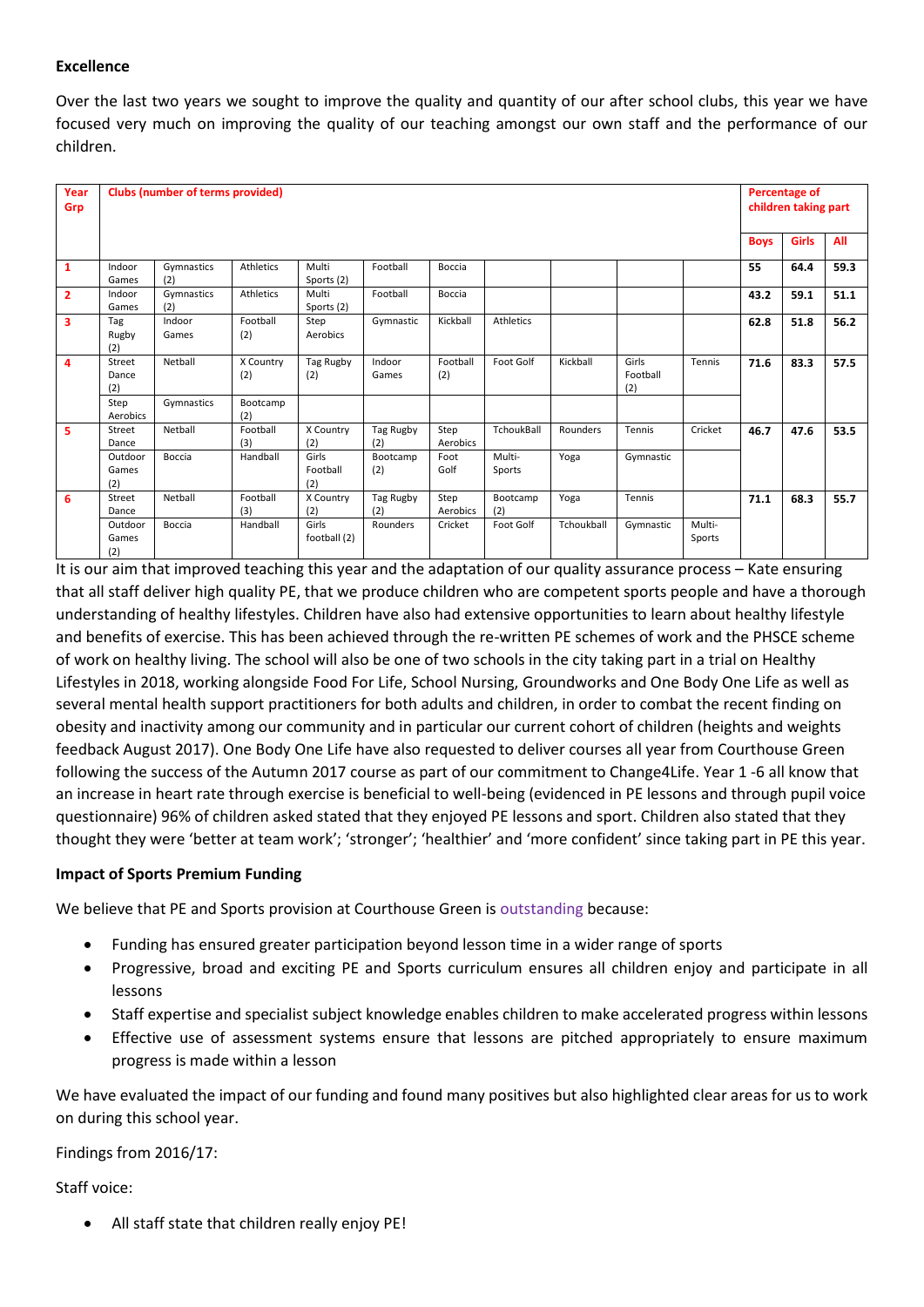- 'Real PE is amazing! I feel like I know exactly what I'm doing' Yr 2 teacher
- 'The skills cards mean that children can work at their own level and I don't have to worry about whether I'm pushing them far enough – my differentiation is all set up for me' – Yr 6 teacher
- Staff expertise has improved thus ensuring accelerated progress within the lesson for all children 'Having you and Luke in to observe and offer ways to improve the lesson has been a massive help' – Yr 1 teacher
- Teachers feel more confident in organising a practical lesson
- I understand more how warm up and activity is all related to skills work Yr 4 Teacher

#### **Plans going forward –**

Partnership with Coventry Sports Foundation – use of AT7 facilities to increase – Outdoor Education and Sports hall to develop Basketball and Netball over the Winter.

Identify areas of Real PE that teachers would like further support with (including CPD catch up for new staff) and Quality Assurance of Assessment and COGS work across the school by Kate Halfpenny and Luke Davies

Maintain after school / lunchtime opportunities – 100% participation!

Reception PE lessons to be given extra support following KITTS Academy work with Nursery staff.

Review Healthy Lifestyles aspect of PHSCE curriculum and develop Food For Life Programme across school.

We always look to measure the progress made by our children but find that PE offers the opportunity to develop characteristics that are sometimes immeasurable e.g – self esteem; confidence and motivation. This year we have been so proud of the fact that our Real PE curriculum has been a flagship for the rest of the school in developing personal and social skills. The COGS aspect has been used to add context to gem of the week and staff are finding this helpful when awarding the prize. We offer tailored support for our children and our staff to ensure that all are engaged in high quality PE lessons. Support is offered at various points throughout the year and is dependent upon the needs of the teacher. We will evaluate at various points throughout the year and measure progress made by children in the summer term when 6 units of Real PE have been delivered to the children.